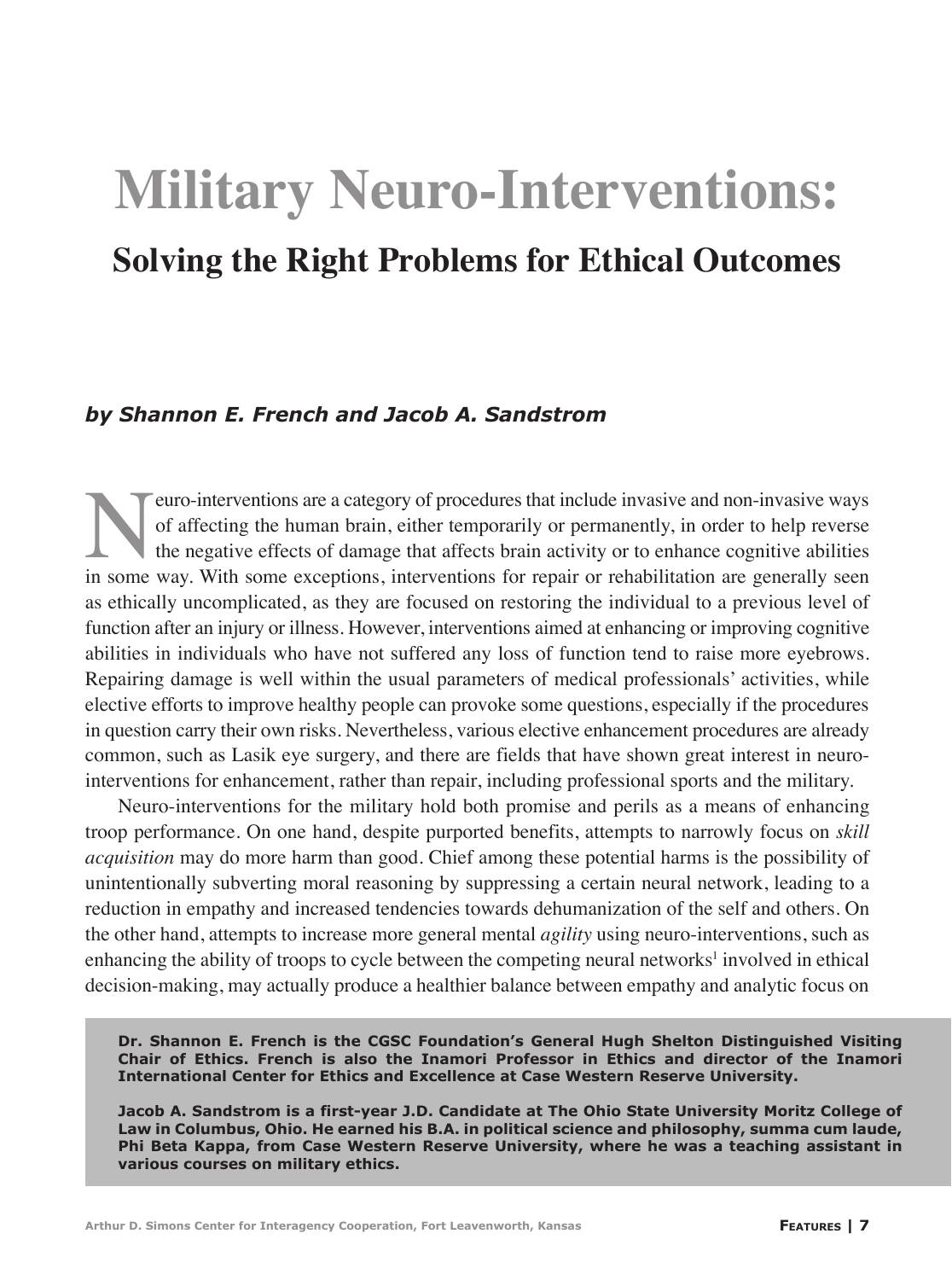task completion. This could reduce the negative effects of dehumanization on troops, allowing them to function better in combat, shift between combat roles and more empathy-requiring actions (such as rendering aid or engaging with civilian populations), and experience healthier transitions after deployments.

These possible benefits are enticing, but they can be realized only if military leaders maintain necessary restraint in employing neurointerventions in specific, strategic ways. While skill acquisition is undoubtedly an important aspect of training, those skills are of little use without the ability to make effective, ethical decisions to direct the use of those skills. Above all, no neuro-intervention procedures should be adopted that do not solve existing or emerging problems identified by commanders in the field. Adding the complications of new technology to units without solving concerns they actually experience or can clearly see on the horizon is a non-starter from an ethical leadership perspective as well as a common strategic error that ought not to be repeated.

# **Developing neurointerventions will always be a double-edged sword.**

Developing neuro-interventions will always be a double-edged sword. While there is ample opportunity to learn about and improve cognitive function, the temptation to silo research into skill-based applications looms, if for no other reason than that such applications are easy to describe to funders. Yet rushing in that direction could be unwise. In the pages that follow, we will consider the respective merits of strict skillbased neuro-interventions and agility-based neuro-interventions as they apply to the military in the context of current governmental efforts to increase neuroplasticity.

## **Targeted Neuroplasticity Training**

In 2016, the Biological Technologies Office of the Defense Advanced Research Projects Agency (DARPA) announced its Targeted Neuroplasticity Training (TNT) program, which seeks to "enhanc[e] cognitive skill learning in healthy adults by using noninvasive peripheral neurostimulation to promote synaptic plasticity in the brain," and "elucidate the anatomical and functional map of the underlying neural circuitry involved in regulating synaptic plasticity."2 This program, part of DARPA's larger "BRAIN Initiative," is among a number of projects described in the public domain involving military applications of neuro-interventions. These include the Restoring Active Memory, which can aid in the formation and retrieval of memories in those with traumatic brain injuries, as well as Revolutionizing Prosthetics and HAPTIX, which develop brain-controlled prosthetics and provide naturalistic feeling respectively.3 These generally-acceptable technologies that seek to repair neural damage stand in contrast with other, bolder projects, such as Neural Engineering System Design, which aims to "develop an implantable neural interface able to provide unprecedented signal resolution and data-transfer bandwidth between the brain and the digital world."4 Seeking to top even Facebook's attempts to create a pseudo-hive mind on the order of the Borg Collective,<sup>5</sup> Neural Engineering System Design could theoretically construct a true collective intelligence, which would generate a fresh collection of ethical quandaries. Though the TNT does not seem to present such extreme consequences, we are wary that its effects could be equally troublesome, if not carefully guided, given current understandings of cognitive neuroscience and moral decision-making.

As DARPA notes, TNT is unique. Unlike previous attempts to restore lost functions, the TNT program seeks to "advance capabilities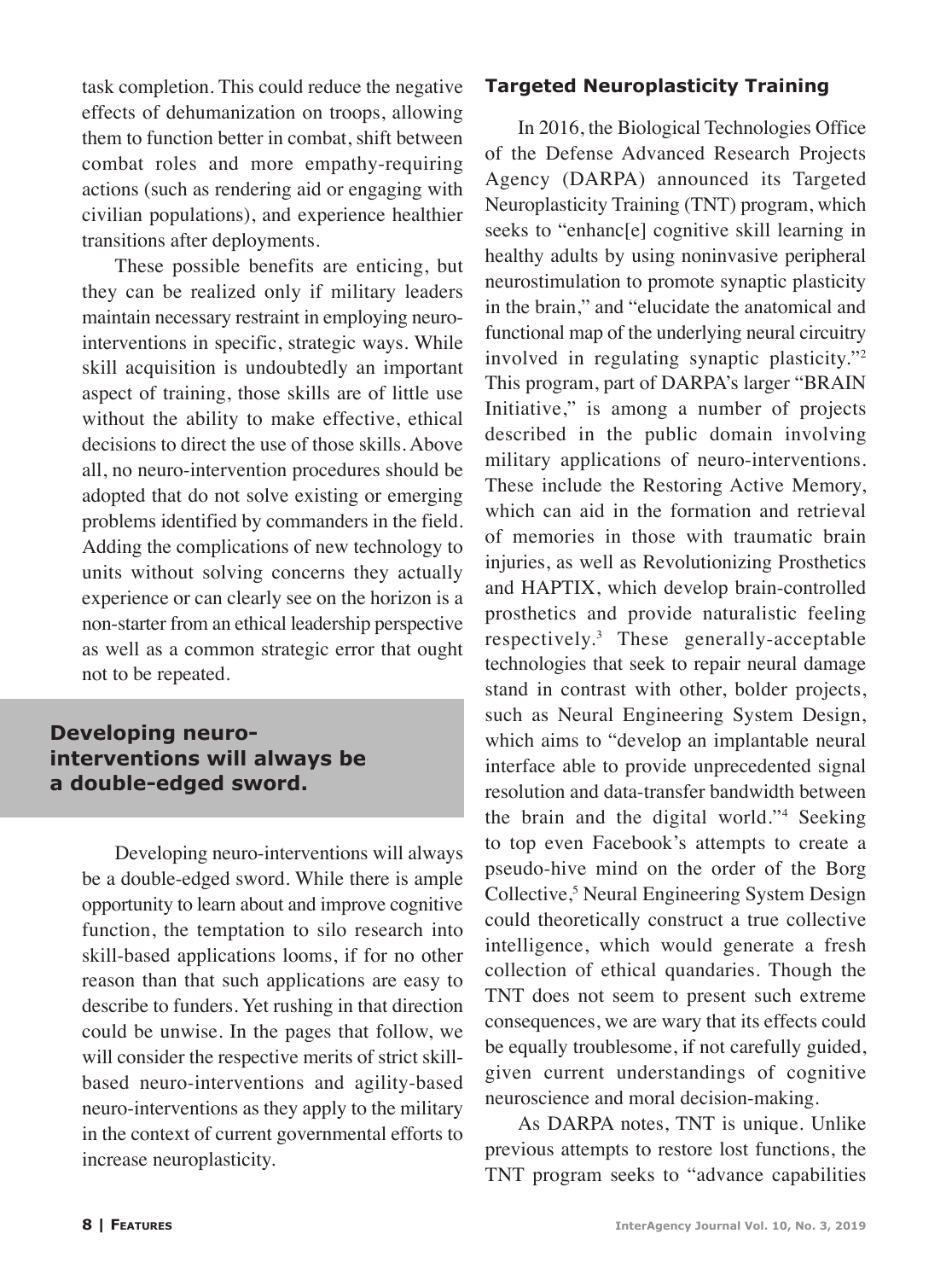in healthy individuals," including language acquisition and marksmanship abilities.<sup>6</sup> The program is divided into two phases; "deciphering" neural mechanisms to develop nerve stimulation technologies, and employing that technology in training exercises to "measure improvements in the rate and extent of learning."7 Using neurostimulation that activates peripheral nerves, the technology is expected to increase brain plasticity—the brain's ability to adapt and change throughout life—to enhance learning. If the project is successful, it will reduce the "cost and duration of the Defense Department's extensive training regimen, while improving outcomes."8 These appear to be agreeable goals, as a matter of policy and as a general aim for research. Yet, DARPA's focus seems to be solely on skill-based applications of neuro-interventions, which may not adequately address the real challenge facing the military: the mental agility to make decisions on when to employ particular skills (e.g. does a given moment require marksmanship or diplomacy?). Moreover, a strict skill-based focus may be actively detrimental to agility.

## **Opposing Neural Networks and Hard Skill Acquisition**

Past empirical research indicates that human decision-making involves two competing neural networks: the empathic network, and the analytic network.9 Because one network suppresses the other, 'good' decision-making requires the agility to cycle between the networks effectively. Since we ask our soldiers to be both highly empathic and highly analytic, $10$  a neuro-intervention aimed at studying and encouraging this agility would be immensely beneficial, as it would increase 'good' decision-making as a byproduct. Additionally, improved agility would help individuals resist getting 'stuck' in one or the other neural network. This matters, because the psychological effects of the brain over-engaging either one of the networks include symptoms of

depression and other negative impacts on mental health.

Skill-based improvements present a different set of byproducts. Assuming the effort is successful, an increase in skill acquisition would be the primary result. Yet, a potential secondary result is the suppression of one of the two neural networks, depending on the task at hand. In the military application, one goal of TNT is improving marksmanship, a highly analytical skill that requires intense focus, concentration, and precision. Ideally, marksmen are not only acutely aware of their target but understand—based some combination of empathic and analytic reasoning—that they are justified in targeting that individual. Yet the process of aiming and firing relies almost exclusively on calculated, analytic thinking. If the TNT program, using peripheral neural stimulation, were to improve marksmanship by suppressing the empathic neural network and amplifying the analytic neural network, we are concerned of adverse effects both of dampening empathy and of remaining in one network for extended periods of time. In terms of solving

# **...we ask our soldiers to be both highly empathic and highly analytic...**

the right problems, is it a bigger concern for commanders of combat units that troops are not hitting their chosen targets, or are the real issues target selection and avoiding moral injury? Put simply, better marksmen are not truly helpful to mission success if they shoot the wrong people and/or suffer debilitating post-combat trauma. Merely making more efficient killers cannot be the goal.

Neuroplasticity training, requiring nerve stimulation, is expected to increase the rate at which one learns. However, DARPA has explicitly noted that it will not consider contractors aiming at increasing memory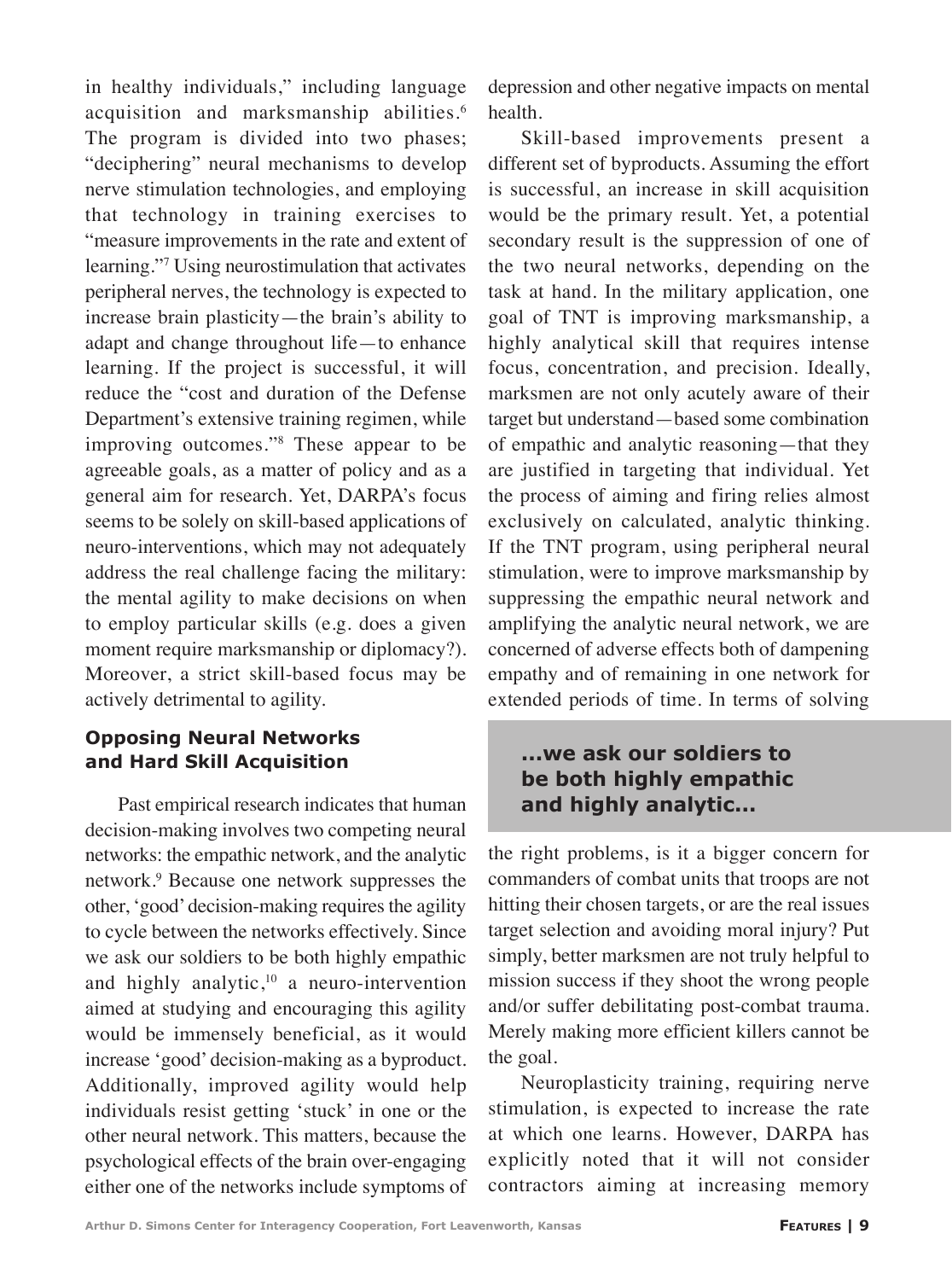functions in the TNT project, as those are "out of scope"11 of the endeavor. We wonder whether memory considerations should be within the scope of TNT's aims. Indeed, memory function has been featured in other BRAIN Initiative projects, but it seems particularly relevant with the development of TNT training. TNT purports that a significant amount of new learning will occur; an obvious question is whether the skills will be retained. In one potential scenario, the TNT training would be extremely effective in providing new skills in the short term, but in the long-term, participants will see a return to normal skill levels. In order to retain the skills, repeated neuro-interventions would be necessary to maintain levels found immediately post-intervention. Interventions might even need to be made on deployment. If memory is insufficient to retain the additional learned skills and recurring interventions are necessary, we question the sustainability and long-term effects of the interventions and suggest that they be considered in studies before TNT is implemented. Otherwise, the intended 'enhancements' would more likely impede mission success.

**...research indicates that we cannot be both analytic and empathetic at the same time, a key feature of our neural function is that we are constantly cycling between these two networks.**

Assuming that maintaining high levels of analytic skill requires recurring stimulation of the analytic neural network, we posit that the continued stimulation of this network could lead to decreased agility to cycle between the empathic and analytic networks with time. We recognize that this is a hefty assumption, yet the potential risks appear to justify taking this concern seriously. Recent work in neuroethics emphasizes the vital importance to ethical behavior (and ethical leadership) of being able to access equally and cycle smoothly between neural networks:

[L]eaders [need] to actively work on achieving a dynamic balance between the perspectives offered by two opposing networks in the human brain. When this balancing act is accomplished, true ethical leadership is given an opportunity to emerge. However, when an individual privileges one perspective over the other, shows poor judgment in deploying these different perspectives, or attempts to blend the two perspectives in a way that breaches neurobiological constraints, then ethical failure become inevitable with time.<sup>12</sup>

Especially in the dynamic domains of modern warfare, soldiers often have to be intensely analytic one moment and empathetic the next. If the ability to cycle between networks has atrophied or is blocked, this may not be possible. As Anthony I. Jack and other researchers have shown,<sup>13</sup> there is also direct harm that can result from staying too long in one of the two opposed neural networks, such as depression, dissociation, and other psychiatric disorders. For healthy brain function, a balance must—and can be—obtained. Dr. Jack explains:

[W]hile the research indicates that we cannot be both analytic and empathetic at the same time, a key feature of our neural function is that we are constantly cycling between these two networks. This natural cycling between analytic and empathetic mental modes is part of what is disrupted in individuals with mental disorders. Tasks temporarily and partially disrupt this natural cycling, pushing us more into one mode or the other for more sustained periods. However, we know that when a task is used to push healthy participants into one mode, and they are then given a task-free break, they tend to compensate by cycling deeper into the opposing mode the harder they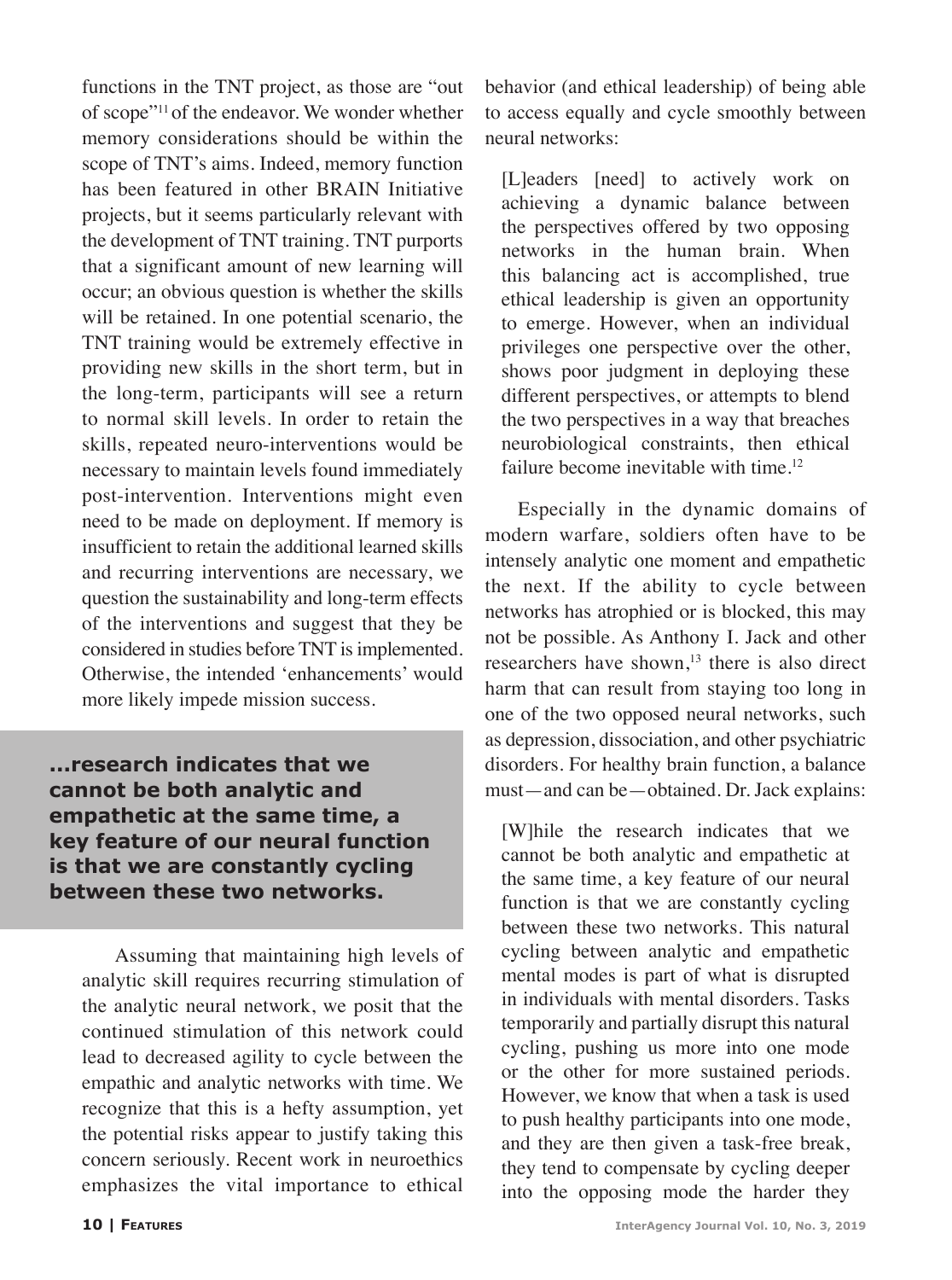were pushed away from it.<sup>14</sup> Therefore, no absolute obstacle is presented by the mere fact that individuals are required to make use of both modes in a particular working context. In fact, provided the switching between modes is well managed, this is likely to be more healthy and sustainable, and less fatiguing, than a work environment that only calls on one of these cognitive modes. The trick is just managing the switching between modes – ensuring that one is in the appropriate cognitive mode to effectively tackle the task at hand. This requires attending to appropriate cues and the possession of a broader cognitive model that allows us to make good use of those cues.15

Consider this analogy: you slam a car into a gear, forcing it into one function, and you keep it in that single gear for an extended period. At first, the damage is not apparent, nor is it debilitating for the automobile. Yet, consistently forcing the car into that gear and keeping it there would cause lasting damage, such that either the transmission would be unable to shift into gear properly, or it would be unable to shift out of a particular gear. This is not to say that a fivespeed transmission compares perfectly to the complex neural networks of the human brain. Yet one cannot help but question whether neurointerventions would have a similar result when the brain attempts to "shift" between networks. One primary concern with skill-based neurointerventions is that they appear to fall into this "gear-jamming" category of our moral decisionmaking "transmission." Skill-based neurointerventions have the potential to force the brain to operate in one gear (i.e. analytic or empathic networks) while another gear (i.e. the dormant network) may be needed for sound, ethical decision making (or, most likely, the ability to cycle smoothly between networks).

The result of remaining in one network not only causes individual harm but may lead to grave societal ills. As Dr. Jack alludes to, psychopaths suffer from a distinct lack of empathy, the result of remaining in a highly analytic state and being unable to shift into the empathic neural network. Lacking this ability, psychopaths tend to externalize blame, in addition to being egocentric, fearless, coldhearted, and manipulative.16 As a result, psychopathy can cause difficulty in forming healthy relationships with others and with society. While most individuals exhibiting psychopathic traits never cause harm to others, there have been many infamous psychopaths serial killers, serial arsonists, and the like—who have caused massive harm because of their inability to engage the empathic neural network. Improving a skill like marksmanship beyond what normal practice can obtain through neurointerventions is certainly not worth the cost, if it could increase the number of psychopaths in society.

# **Skill-based neuro-interventions have the potential to force the brain to operate in one gear (i.e. analytic or empathic networks)...**

Likewise, there is danger in remaining in the empathic neural network for extended periods of time. Hyper-empathy can be equally debilitating as hyper-analytic focus, and can also cause severe strain on healthy relationships. As a result of being unable to engage the analytic network, many hyper-empathetic individuals find themselves "taking on other people's feelings" in order to "live their experience," which can be off-putting to others.<sup>17</sup> Moreover, this can cause lasting psychological harm to the individual, including crippling depression and anxiety. Though TNT does not seem to focus on amplifying the empathic network, we wish to underscore the risks of trauma that would arise if an intervention caused an individual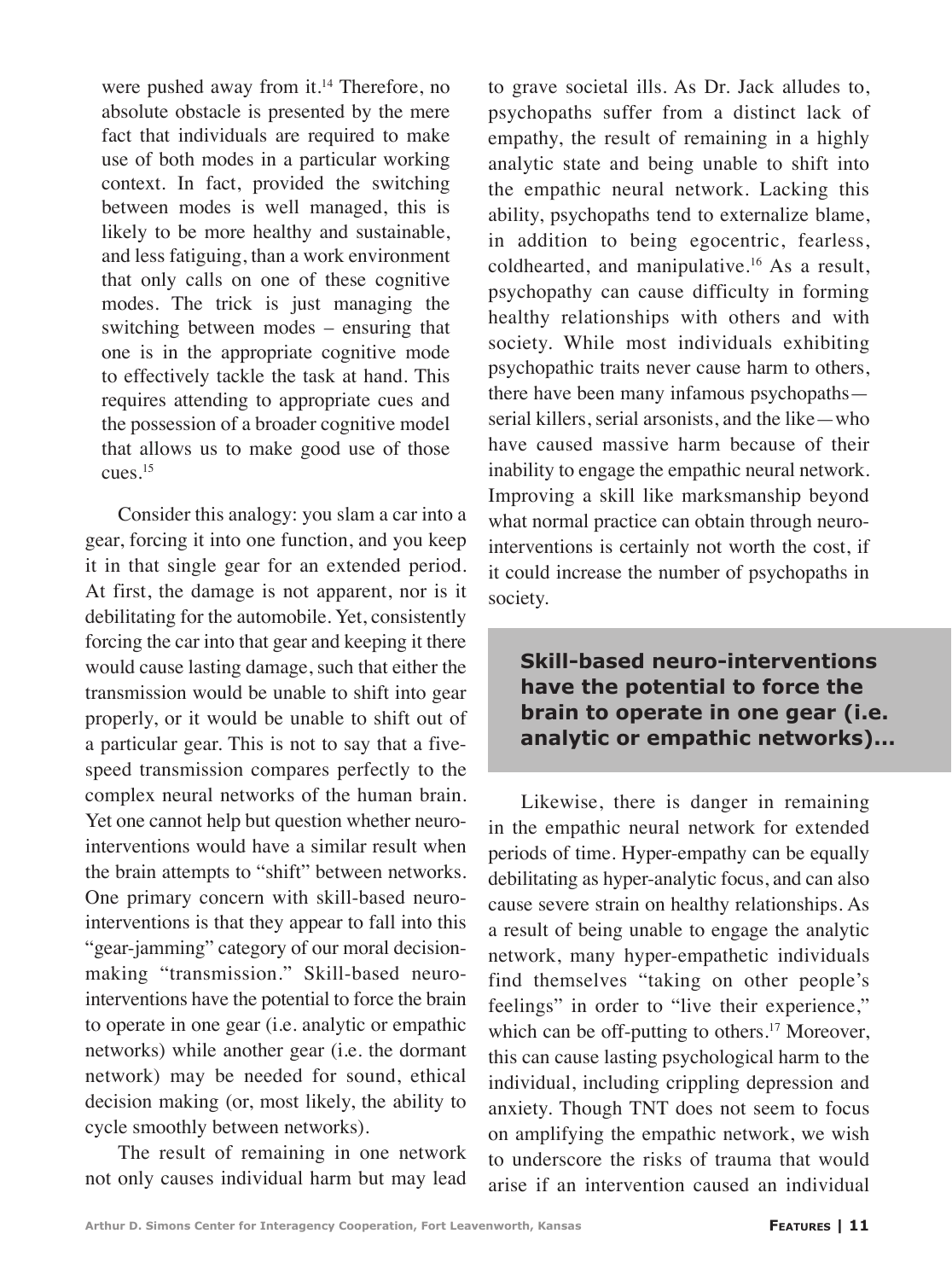to remain in the empathetic network for an extended period of time. In the military context, this could be especially troublesome, as a hyperempathetic individual might feel the need to take on the trauma of other troops, and be unable to make effective decisions as a result. On a more positive note, perhaps neuro-interventions could help those naturally suffering from psychopathy or hyper-empathy achieve a better balance of their neural networks and reduce the resultant societal impact.

**...the other main area of interest for the TNT project has been using such interventions to assist troops in more rapidly and effectively acquiring second language skills.**

#### **Soft Skills from Neuro-Interventions**

We have been focusing on the potential for using neuro-interventions to improve marksmanship, which raises some red flags. As previously noted, the other main area of interest for the TNT project has been using such interventions to assist troops in more rapidly and effectively acquiring second language skills. The ability to speak other languages is most often seen as a soft skill; one that requires some level of empathetic engagement with others. At the same time, language acquisition also has analytic elements. It may be that, unlike attempts to improve marksmanship, enhancing second language acquisition skills could have a positive effect on mental agility and the ability of the subject's brain to cycle between neural networks in a healthy way.

The benefits of increasing second language acquisition among troops can been seen as much more wide-ranging than improving marksmanship. The U.S. military frequently relies on close partnerships with formal allies

and civilian populations who do not speak English. Better communication could make these partnerships much more effective. Despite its fictitious nature, *Star Trek*'s Universal Translator provides a useful, analogous case. As Mark E. Lasbury notes in *The Realization of Star Trek Technologies*:

[T]he Starship Enterprise is a place where very different individuals participate in reasoned discussion and take definitive actions. Clearly understanding each other is a matter of life and death. They each speak passionately for their preferred course of action or shout out commands that must be followed to the last syllable, yet Kirk is from Iowa and Picard from France. Mr. Scott calls Scotland home, La Forge hails from Somalia, and Ensign Sato is Japanese.<sup>18</sup>

Evidently, many technologies that once seemed distant and only plausible in a science fiction/fantasy setting are now nearly at our disposal. Neuro-interventions in the military that facilitate a similar common understanding as the imagined Universal Translator could be useful in joint missions, while also helping soldiers better understand the context in which they are engaged. That said, unlike in *Star Trek*, there is a question of whether such drastic saturation is practical or possible given logistical and budgetary constraints.

Another question that must be asked is whether rapid second language acquisition through neuro-intervention might have the negative unintended consequence of subverting other benefits that come from the slower-paced more traditional methods of second language learning. For instance, having to gradually immerse oneself in a new language might provide deeper understanding of the associated culture than it would be possible for anyone to achieve if neuro-stimulation of some kind were able to radically speed up that process. While this is an important question to ask, it must be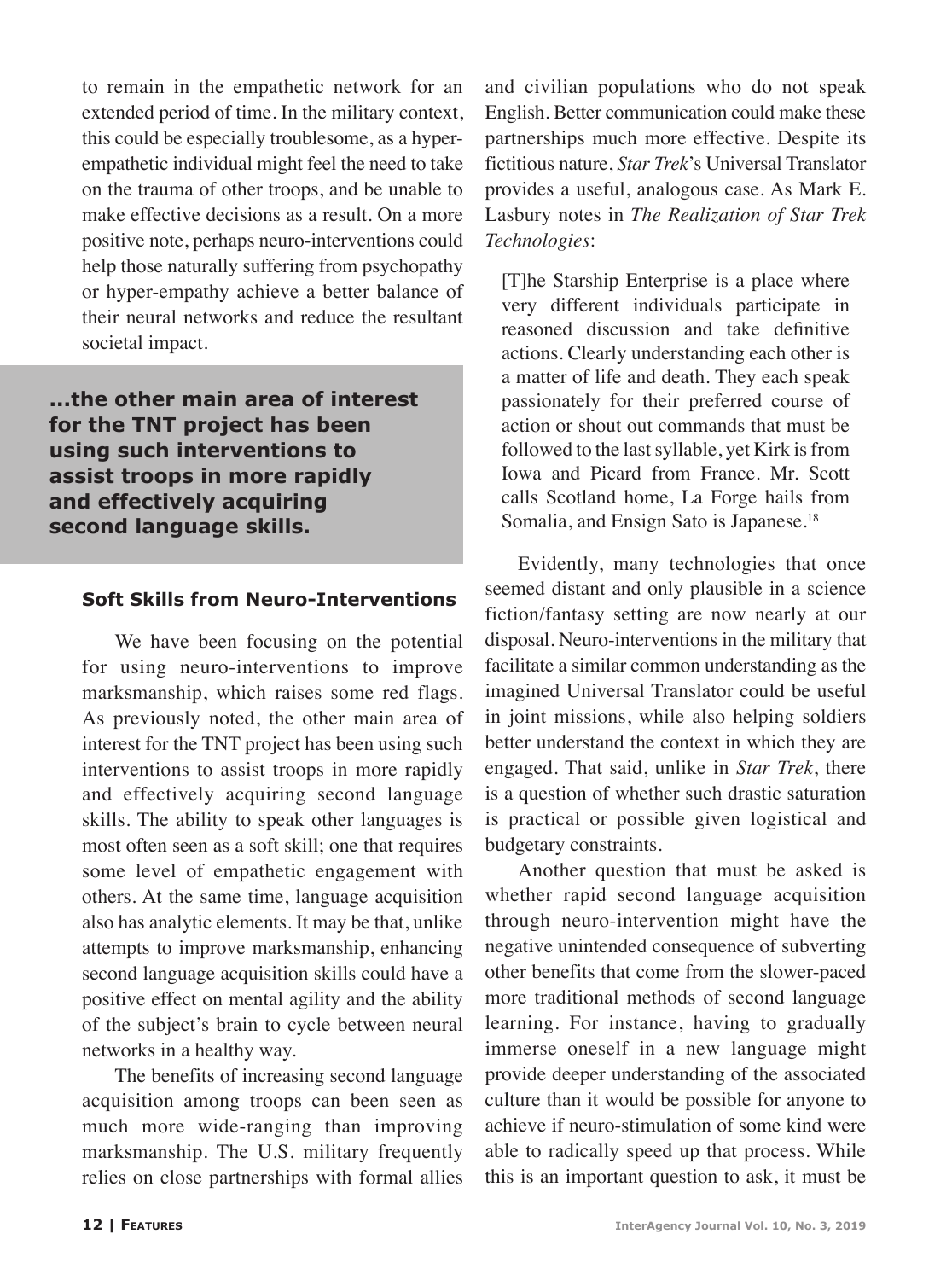balanced against the negative consequences of fewer troops having any second language skills at all. In other words, while it might be ideal to allow troops the time to gradually acquire integrated second language skills and the associated cultural understanding, it may still be far preferable to have more troops quickly spun up to be at least able to communicate to some degree in a relevant second language than not to have that capacity at all. We certainly do not want "the perfect to be the enemy of the good," as the old expression goes.

#### **Serving with Neuro-enhancements**

Beyond the direct impact of the neurointerventions themselves, in the military context (and beyond), we must be concerned with the effects of living and working as and with enhanced individuals. How would military units function if some members were enhanced, and others were not? How would the enhanced and unenhanced regard one another, and what impact would this have on unit cohesion? Would units with enhanced troops always require enhanced officers? What would the experience for future troops be like if some of their enhancements were temporary, or the effects of neuro-interventions ebbed and flowed during deployments? These are just a few of the questions that must be confronted before any rush to implement these procedures with serving members of the military.

If certain troops have been administered a neuro-intervention to improve skill "x," while their superiors have not, one can imagine the tension that could naturally arise. We also suspect that it would create a new power differential within individual ranks if some troops are enhanced, while others are not.<sup>19</sup> Alternately, there could be situations in which the superior has been administered a neuro-intervention that increases the power differential. In this situation, one would expect to see a disconnected superior who is resented by his/her subordinates. Again, the question must be asked, what problems are

these neuro-interventions intended to solve? It is not at all clear that military missions are failing due to a lack of enhanced super-soldiers. On the other hand, many missions have been compromised by poor unit cohesion and bad leadership.

# **It is not at all clear that military missions are failing due to a lack of enhanced super-soldiers.**

## **Life after Neuro-enhancements**

Post-Enhancement Distress Syndrome is a new term (obviously echoing Post-Traumatic Stress or Post-Traumatic Stress Disorder)<sup>20</sup> that was devised to cover a wide range of negative reactions that might be experienced by individuals following bioenhancements, including the type of neuro-enhancements that concern us here. Post-Enhancement Distress Syndrome can arise in a number of ways. In one scenario, a soldier is given a neuro-enhancement during active service but is not allowed to retain the enhancement (or the specific version of the enhancement) upon return to society, resulting in distress. In another, the soldier is enhanced in a way that is irreversible, such that when they return to society, they are unable to reintegrate, resulting in distress. The same can be said for military-grade prosthetics and other military technologies that dramatically alter the individual's experience of the world.

Fictionalized versions of what it is like to be enhanced (and unenhanced) have been helpfully explored in various works of fiction (especially science fiction), from Daniel Keyes' well-known short story and novel *Flowers for Algernon*, to the film "Gattaca," to the TV series "Chuck." What the creators of these works help us imagine is the trauma and alienation that being enhanced or unenhanced might provoke. It can already be difficult for combat veterans to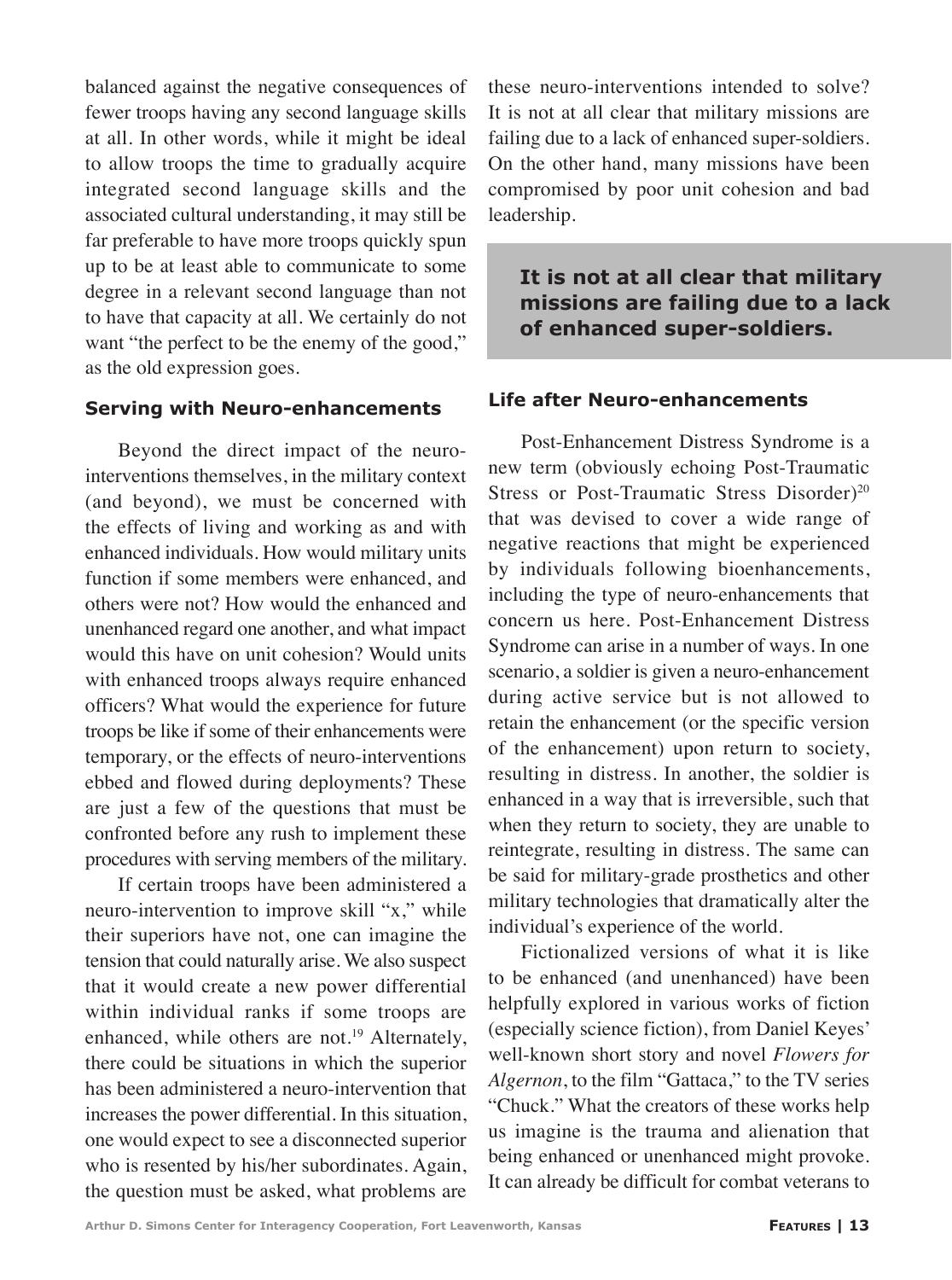adjust to ordinary civilian life after the highly adrenalized experience of an active deployment. Now suppose that some veterans are given neuro-interventions that actually enhance their abilities during their service (or a particular deployment), and then they must revert to their previous, unenhanced levels of competence. The sense of loss - not only of ability, but of identity as a special person with unique capacities - could be psychologically crippling. We are calling this the Flowers for Algernon Effect. Someone suffering from the Flowers for Algernon Effect might feel tremendous depression and despair from losing abilities that made them feel special and useful.

**...suppose that some veterans are given neuro-interventions that actually enhance their abilities during their service (or a particular deployment), and then they must revert to their previous, unenhanced levels of competence.** 

Would the answer be to provide the means for enhanced troops to remain enhanced after their service? That possible solution would then cause another problem, both for veterans and society in general, in that it would introduce two distinct types of humans: the enhanced and the unenhanced. We are calling this the Gattaca Effect. This, too, would build on an already existing problem; namely, that some combat veterans (or veterans in general, as well as those currently serving) at times feel alienated and apart from the society they have pledged to serve. This oft-discussed phenomenon is sometimes associated with the language of "sheep, sheepdogs, and wolves,"<sup>21</sup> employed by Lieutenant Colonel Dr. Dave Grossman in his book *On Killing*. Although it is by no means universal, some who fight can come to

see themselves as "sheepdogs," with civilians being hapless "sheep" who need protection from deadly enemies, or "wolves." This mindset is antithetical to healthy warrior transitions postservice, and when taken to extremes can even threaten civilian control of the military. The concern with the Gattaca Effect is that having troops who are given not just specialized training and experiences but actual bioenhancements might increase their sense of detachment from (and possibility superiority over) unenhanced civilians. At the same time, unenhanced civilians might become fearful of troops and veterans with enhancements, thus pulling the civil-military gap even wider.

The TV show "Chuck" tackles both the Flowers for Algernon Effect and the Gattaca Effect, as various characters on the show experience both enhancement through neurointerventions and the loss of those enhancements. The conclusions the writers draw might provide some insight for real-life management of these issues. For example, in playing out the thought experiment, they make a compelling case that the pre-existing character and psychology of the enhanced individual is the key to how the Flowers for Algernon Effect or the Gattaca Effect will play out for that individual and those with whom he interacts. The clear suggestion is that not everyone is suited to being enhanced, and that in order to reduce the chances of negative results, careful advanced screening would be necessary.

This is not a new thing for the military, of course. Many specialized roles require certain character types and psychological profiles. Not everyone who serves is suited to be a sniper, or a SEAL, or an intelligence officer. To avoid some of the predictable pitfalls of employing enhancements, one wise course would be to consider them only for select individuals, and not as a tool that could be given without significant and lasting negative consequences to wide swaths of service members. This would mean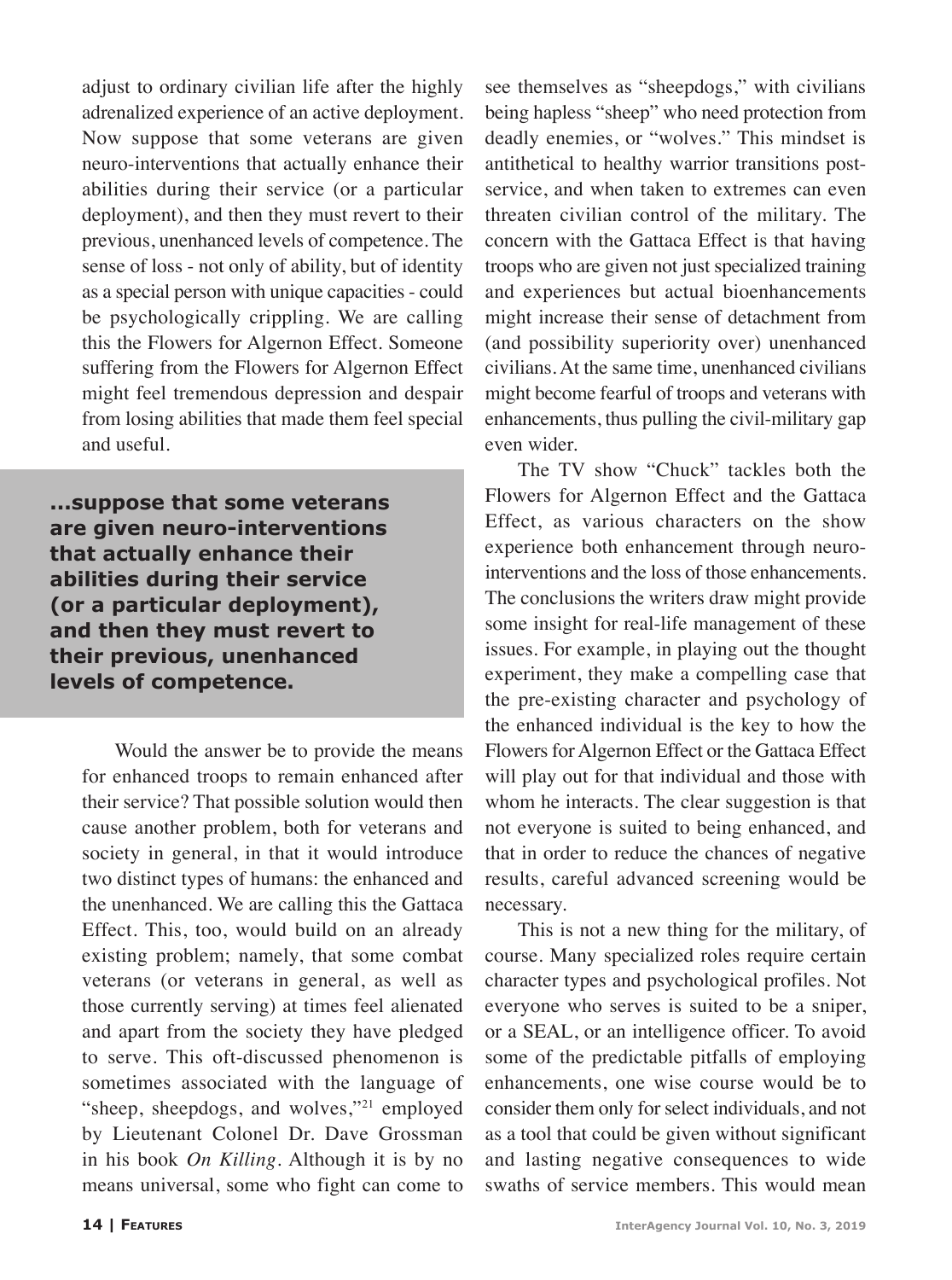that the TNT project should not aim to make all infantry better marksmen through neurointerventions, for these reasons as well as those previously raised. Even rapid second-language acquisition might best be reserved for a limited number of people in specific roles.

## **Further Ethical and Legal Issues with Neuro-interventions**

Since neuro-interventions are so novel, it is unclear how these technologies will integrate with existing laws, norms, and the established Just War criteria. In combat, strict skill-based enhancements appear to present greater potential for indiscriminate use unless adequate guidance is given. In the absence of an accompanying enhancement in decision-making ability, troops and leaders may use enhancements for greater harm than good. This, in turn, could lead to atrocities in war that would not have been possible otherwise. While members of the military receive training in the Law of Armed Conflict, Just War Theory, the Geneva Conventions, and are given rules and guidelines to abide by, skill-based neuro-interventions do not clearly align with most explicit, established provisions. It appears that adaptations will be necessary to accommodate these technologies as they emerge; however, as with most codes and laws, changes will take time and fine-tuning. In the interim, it is possible that troops will have to rely on their own judgment—or their superiors' judgment—of the best approximation of what is just and what is not. Are neuro-enhancements proportional? Are they discriminate enough? While not the focus of this paper, these questions require further investigation and critical examination.

The impacts of neuro-interventions are neither exclusive to the military, nor limited to one's time in active duty. Given that cognitive enhancements and neuro-interventions are becoming a subject of research (and not just a radical pipedream), it is not unreasonable to

assume that there will soon be applications in society as a whole. As with most technologies of this scale and importance, it is also safe to assume there will likely be military-grade and civilian-grade forms of neuro-interventions, such as TNT. This divide is especially important when considering whether to employ skill-based neuro-interventions.

**Since neuro-interventions are so novel, it is unclear how these technologies will integrate with existing laws, norms, and the established Just War criteria.**

Neuro-interventions that focus on developing particular skills, as with some other forms of voluntary bio-enhancements, can introduce additional points of failure. While technology can provide an advantage in conflict, it is not a sufficient condition to yield guaranteed success. Some technologies can, even when employed properly, be extremely clumsy and haphazard, especially when they do not easily integrate with other technologies and daily organizational practices. There is a reason that Bluetooth-enabled salt shakers are not found on every suburban kitchen table; the investment of time and effort it takes to operate the gadget does not justify the results. The amount of money spent could be used to purchase multiple conventional versions, which would still fulfill their fundamental purpose effectively. Likewise, the success of technology in the military context depends on many factors, including convenience, usability, and practicality. In combat, technological superiority is among these factors, but depending on the situation, geography, command climate, strategy, and the troops' ability to adapt to changing circumstances, it is unclear whether technological superiority is paramount. While "bringing a knife to a gunfight" is understood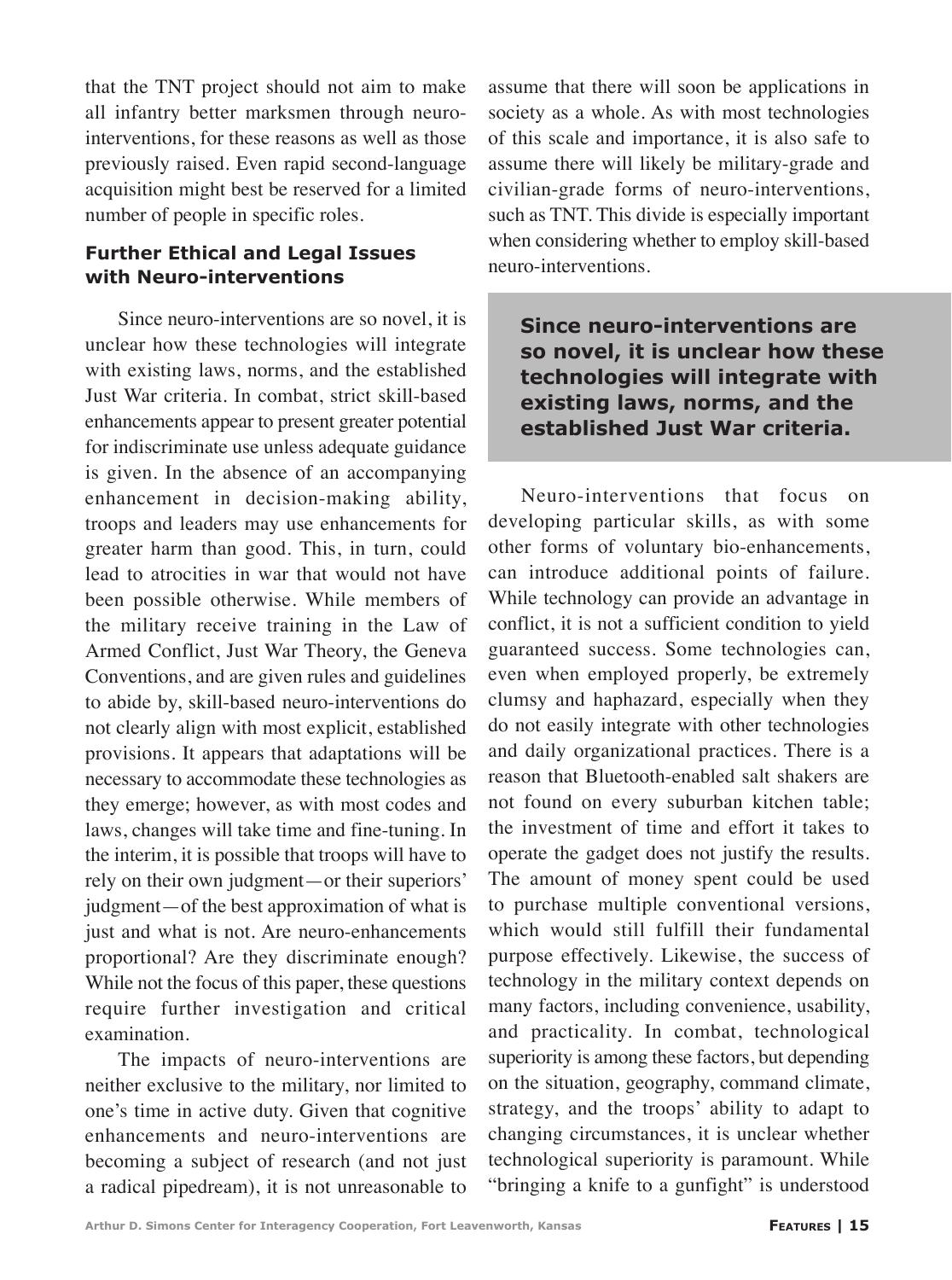as likely to yield an unfavorable outcome, pitting conventional forces against forces with neuro-interventions will not necessarily follow the same pattern. Additional technology does not equal victory, and in many instances it can introduce new vulnerabilities. There are many historical examples of the higher-tech side in an asymmetrical conflict being defeated by their low-tech opponents.<sup>22</sup> Claims that neurointerventions are the best option for improving training tend to ignore the fact that many military training programs are highly effective at honing skills in a reasonable amount of time, but that programs are woefully underfunded. "Bread and butter" training may be a harder sell, but in actuality, investment in conventional training may be as or more effective as taking the neuro-intervention route, while avoiding some of the potential drawbacks of tech-driven bioenhancement.

# **...we have refrained from an outright renunciation of all neuro-interventions.**

Thus far, we have refrained from an outright renunciation of all neuro-interventions. Yet there are a few conditions under which such programs would be justified. If the same criticisms of skillbased neuro-interventions, such as the potential for harm to troops (including Post-Enhancement Distress Syndrome) and society, was found to apply to all forms of neuro-interventions, the ethical choice for military leaders would be not to pursue neuro-interventions. Even a technology that reliably reduces the cost in terms of time and funding of essential military training is not worthwhile if it comes at a severe cost in terms of harm to troops and to their missions. By pursuing a technology that reduces the costs of training in the short-term but causes harms in the mid- to-longer term, we fall into a trap: pushing problems to the future is neither

sustainable nor prudent. To that end, we further hold that with any type of neuro-intervention, if there is potential for generational or reproductive harms, the technology should not be employed until such time that the neuro-intervention is definitively proven to be safe across multiple generations.

Animal-based and twin studies about the heritability of neurological changes suggest that there is potential for DARPA's TNT program to cause lasting generational effects.<sup>23</sup> That is, alterations made in the brains of troops by the proposed interventions might be passed on to their offspring. If the effects of a neurointervention, especially one that suppresses specific networks in the brain, are generational, we hold that such an intervention is irresponsible and unethical, as it causes undue harm to future generations without consideration for their wants or needs. $24$  As such, generational concerns should be given due weight in deciding whether to pursue specific neuro-interventions, regardless of the level of involvement or type of intervention. Informed consent is already fraught in the military context, but it adds another layer of complexity if troops may be "voluntold" to undergo neurological interventions that might affect the mental abilities of their unborn children.

#### **Conclusion: Recommendations**

Our goal has not been to answer all the ethical questions raised by the possible adoption of neuro-interventions by the military, but rather to raise and draw attention to some of them to highlight the fact that further discussion and analysis is required. We hope we have accomplished that aim. There is much work to be done to align new technology with the just war tradition and ensure that appropriate legal protections are in place for both military and civilian populations. While we acknowledge that skill-based neuro-interventions may lead to greater and more rapidly-acquired specialization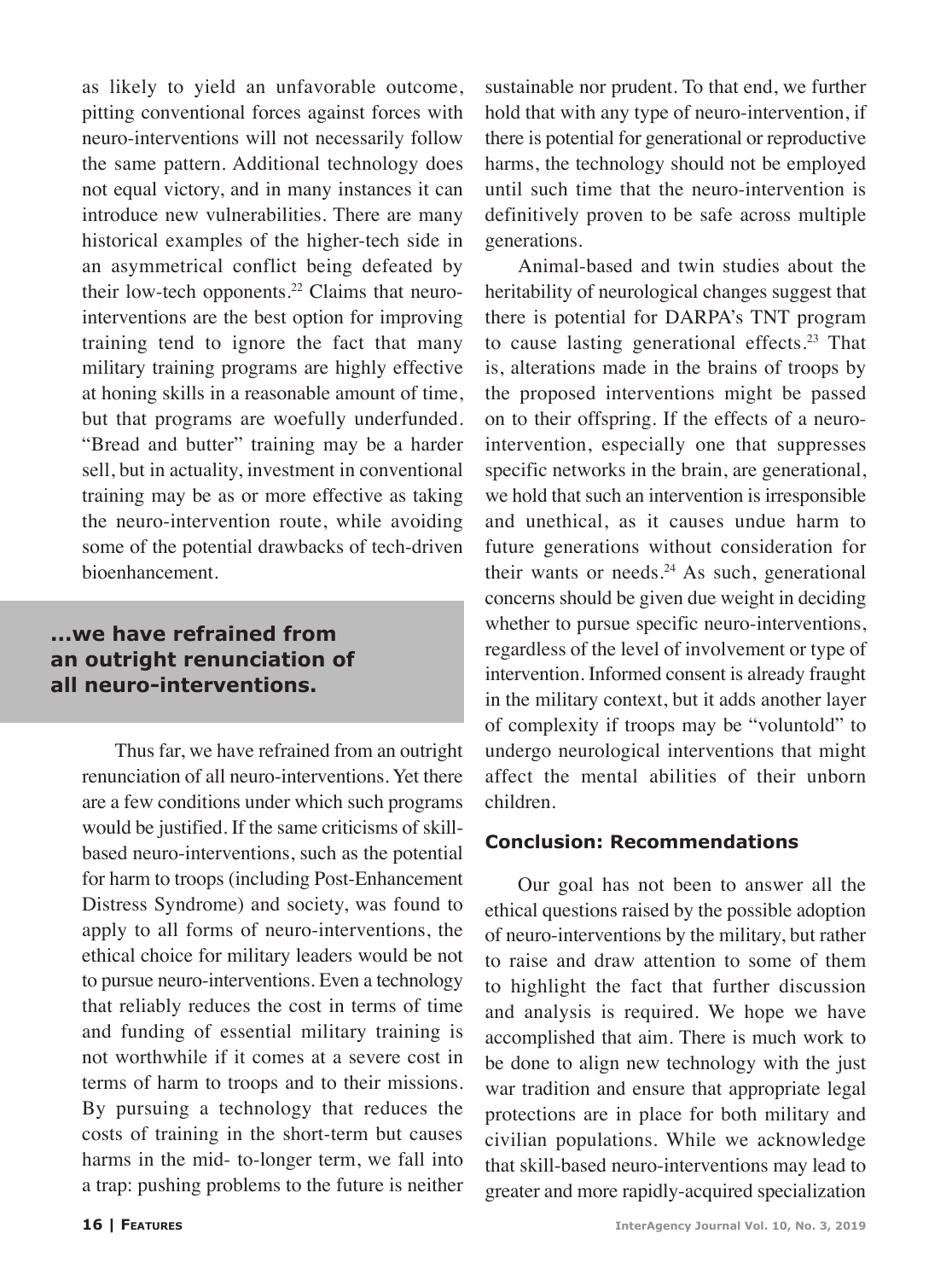and skill levels within the military (which is not inherently problematic), they may disrupt current power and command structures to the point of being more trouble than they are worth. Even more worryingly, they may cause significant and lasting unintended harms, if the interventions improve a hard skill (e.g. marksmanship) at the cost of dampening empathy and other essential capacities needed for healthy social interactions. Some of these harms may not only affect active troops and mission accomplishment but could easily spread to veteran and civilian populations and further disrupt civil-military relations. We concede that, if applied equally to all service members, some neuro-interventions to enhance a limited set of softer skills (such as second language acquisition) could be more beneficial than not and raise significantly fewer concerns. However, overall, neuro-intervention directed towards the acquisition of specific skills appears to be a misguided pursuit. Funds would be better spent supporting more traditional training methods for skill acquisition.

Agility-based neuro-interventions seem to have much greater promise. They may produce better leaders among (and of) troops who are able to cycle effectively between neural networks, and we do not anticipate the same power disruptions as with skill-based interventions. Where applied (whether to all, or some members of the military at each level), we posit that there would be in increase in ethical leadership. Agility-based interventions increase the ability of troops to make sound decisions, such that the analytic and empathic networks are used appropriately, and can be accessed more efficiently that would be naturally accessible.

Agility-based cognitive enhancements also have practical applications outside of the military. Moreover, they theoretically create fewer issues for military members after they are no longer in active duty and can in fact ease the transition to civilian life and post-service productivity and success. Some skill-based cognitive efficiencies (i.e. language and arguably marksmanship) have civilian applications, yet they do not have the universal applicability of agility-based enhancements.

Forcing a healthy brain that already cycles between networks into one network or another and using technology to stimulate that network beyond levels normally achieved through common skills training is potentially troubling. While particular skills such as marksmanship are highly analytic, it does not follow that gains in marksmanship should come through neurointerventions if such interventions might damage mental health and/or inhibit ethical sensitivity. Focusing on increasing marksmanship by activating the analytic network may be an effective means to a specific end (greater precision hitting targets), but it could also lower inhibitions and the disrupt the ability to discriminate between legitimate and illegitimate targets. As such, it is not a gain that makes sense, particularly in most modern combat contexts (where discrimination is arguably the more essential skill). Such an intervention would be, in essence, solving the wrong problem, while introducing new potential harms.

**Agility-based interventions increase the ability of troops to make sound decisions, such that the analytic and empathic networks are used appropriately...**

Despite the fact that skill-based neurointerventions may save valuable time and resources during training, the potential for causing lasting harm to troops and society at large outweighs the benefits. It makes more sense to apply the promise of neuro-interventions to increasing the ability of troops to cycle effectively between neural networks, so that they can perform the diverse tasks assigned to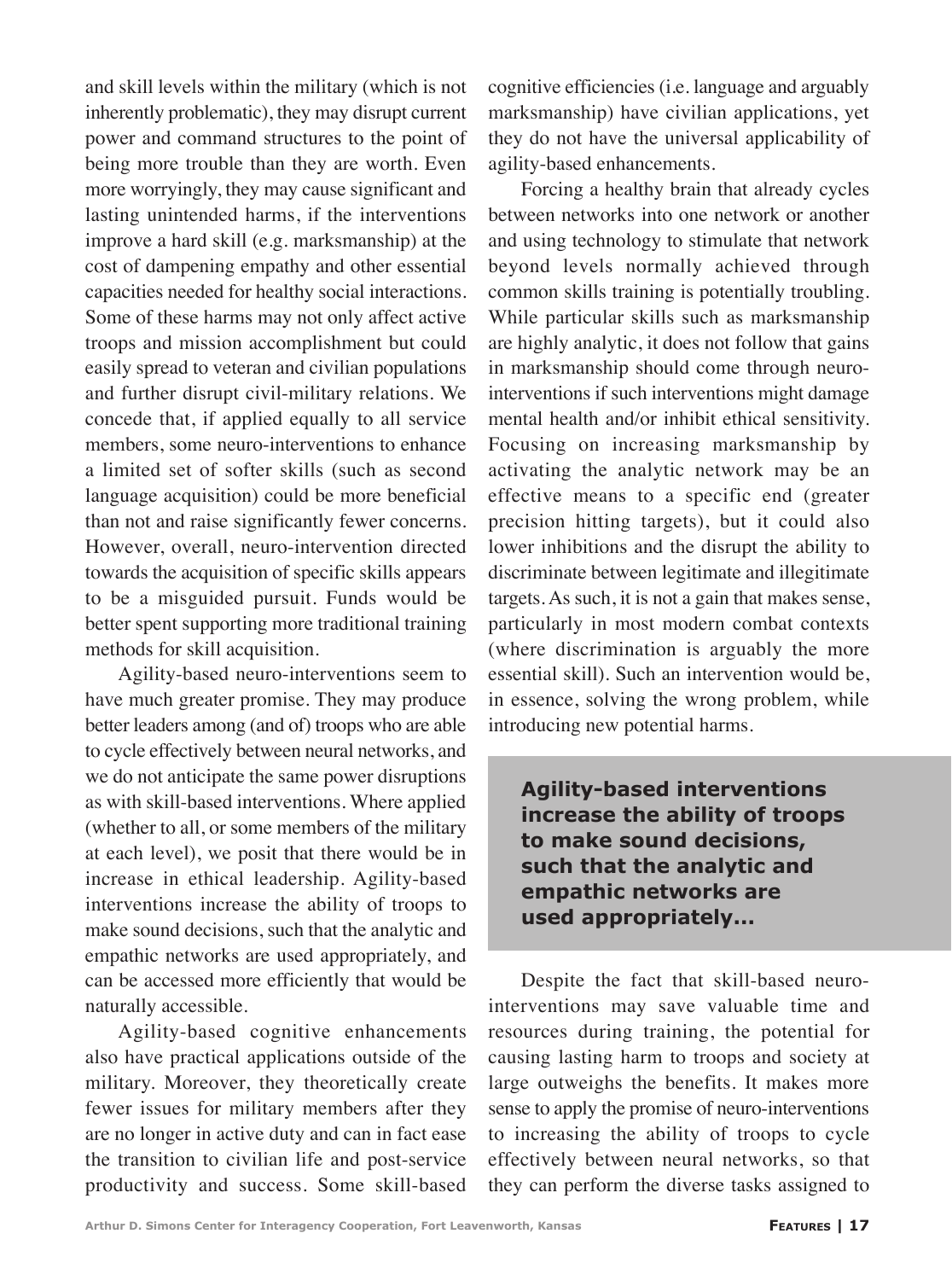them better and at less cost to their mental health. We do not need better marksmen. We need more discriminating marksmen. The right kind of neuro-interventions will increase resiliency in troops and provide society-wide benefits. The wrong kind will create more problems than it solves, for present and future generations. Before programs like TNT get further down the field, it is essential for ethicists, legal experts, military professionals, and all interested parties to engage in open and transparent dialogue in academic circles and the public sphere about the full range of their ethical, legal, and social implications. *IAJ*

## **NOTES**

1 See Shannon E. French and Anthony I. Jack, "Dehumanizing the Enemy: The Intersection of Neuroethics and Military Ethics," David Whetham, editor, *Responsibilities to Protect: Perspectives in Theory and Practice,* The Netherlands and Boston: Brill/Martinus Nijhoff Publishers, 2015.

2 "DARPA-BAA-16-24: Targeted Neuroplasticity Training (TNT)." Defense Advanced Research Projects Agency. April 1, 2016. https://www.fbo.gov/utils/view?id=28f410382e338b4b4fc0ecd104d440aa, p. 3.

3 "DARPA and the Brain Initiative." Defense Advanced Research Projects Agency. https://www.darpa. mil/program/our-research/darpa-and-the-brain-initiative.

4 Ibid.

5 For more on the development of similar technologies, see Mark E. Lasbury *The Realization of Star Trek Technologies: The Science, Not Fiction, behind Brain Implants, Plasma Shields, Quantum Computing, and More*. Switzerland: Springer International Publishing, 2017.

6 "TNT Researchers Set Out to Advance Pace and Effectiveness of Cognitive Skills Training." Defense Advanced Research Projects Agency. April 26, 2017. https://www.darpa.mil/news-events/2017-04-26.

7 Ibid.

8 "Targeted Neuroplasticity Training." Defense Advanced Research Projects Agency. https://www.darpa. mil/program/targeted-neuroplasticity-training.

9 Shannon E. French and Anthony I. Jack, "Neuroethics, Dehumanization, and the Prevention of Moral Injury," *Moral Injury Reader*, edited by Douglas Pryer, Eugene, OR: Cascade Books (Wipf & Stock), 2018.

10 Ibid.

11 "DARPA-BAA-16-24: Targeted Neuroplasticity Training (TNT)," §1.1.2.

12 Kylie Rochford, Anthony Jack, Richard Boyatzis, and Shannon E. French. (2016). Ethical Leadership as a Balance Between Opposing Neural Networks. Journal of Business Ethics. 10.1007/s10551-016- 3264-x.

13 See for example A.I. Jack, A.J. Dawson, K.L. Begany, R.L. Leckie, K.P. Barry, A.H. Ciccia, A.Z. Snyder (2012) fMRI reveals reciprocal inhibition between social and physical cognitive domains. *Neuroimage* 66C:385-401.

14 M. Pyka, C.F. Beckmann, S. Schoning, S. Hauke, D. Heider, H. Kugel, V. Arolt, C. Konrad (2009)